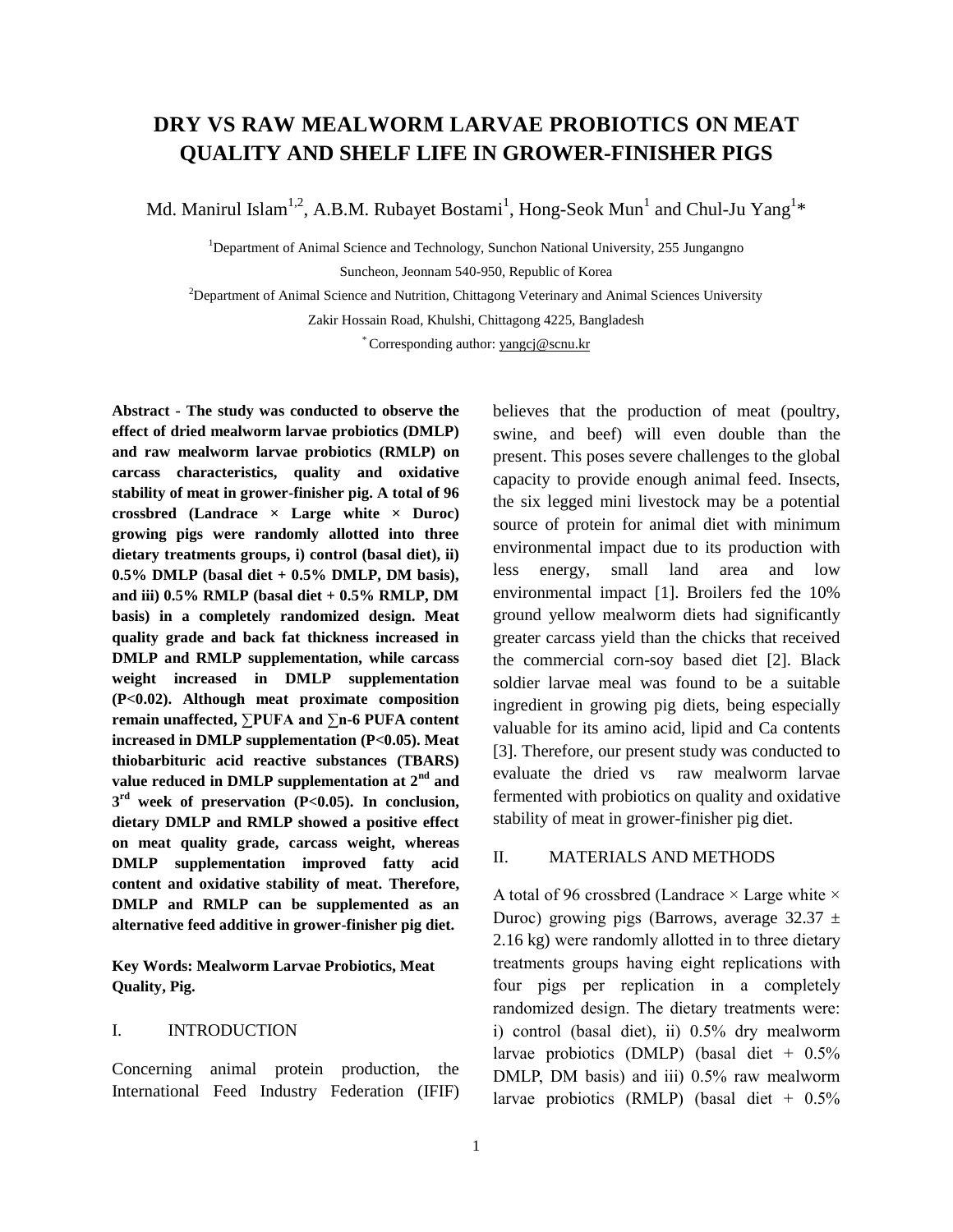RMLP, DM basis). Commercially available grower and finisher diets were used as the basal diet consisting of all nutrients at the levels recommended by NRC [4]. Dry and raw mealworm larvae (*T. molitor*) were purchased from a commercial insect producer. The beneficial probiotics strains used in this experiment were collected from the Korean Research Institute of Bioascience and Biotechnology, Daejeon, Korea. In fermentation process, we added 1% of *Lactobacillus plantarum* KCTC 3099 and *Saccharomyces cerevisiae* KCTC 7904 and fermented for 2 days at  $37^{\circ}$ C maintaining 40% moisture in a commercial fermenter and then dried in a force air oven at  $32^{\circ}$ C for 1 day to reduce the moisture levels. The prepared probiotics were then stored in polyethylene bags separately in air tight condition until mixed with basal diet. DMLP and RMLP were mixed with basal diet by replacing equal amount of commercial diet in grower and finisher stages. The crude protein and metabolisable energy content of the experimental basal diets were 180 g/kg DM and 160 g/kg DM and 3270 Kcal/kg and 3320 Kcal/kg in grower and finisher diets respectively. The experimental pigs were reared in an environmentally controlled, slatted pig house in 24 adjacent pens and provided with *ad libitum* access to feed and water.

At the end of trial, pigs with an average weight of  $108.9 \pm 4.41$  kg were transferred to a commercial slaughter house (Naju, South Korea) and slaughtered (feed was withheld 24 h before slaughtering). Carcass weight was recorded after evisceration and back fat thickness was measured at tenth ribs. The carcass quality grade determined according to Korea Institute for Animal Products Quality Evaluation [5]. Proximate compositions of pork were analyzed according to the methods described by AOAC [6]. Meat fatty acids were determined by the method of fatty acid methyl ester (FAME) using a slight modification of the method described by O'Fallon *et al.* [7] using a gas chromatograph (Agilent, 7890A series, USA). To determine the oxidative stability, meat samples were preserved in the refrigerator at 4°C and TBARS of meat were assayed for fresh meat and on day 7, 14 and 21 according to Sarker and Yang [8]. TBARS values were expressed as micromoles of malondialdehyde (MDA) per 100 g of meat sample.

The mean value and standard errors of the means (SEM) were calculated and all data were subjected to analysis of variance (ANOVA) using SAS 2003 (Version 9.1, SAS Institute, Cary, NC, USA). A group of three pigs served as the experimental unit for carcass characteristics, meat composition, fatty acid profile and oxidative stability. Differences among means were determined by the Tukey's test. The probability level at P<0.05 indicated significant difference.

# III. RESULTS AND DISCUSSION

# *Carcass characteristics*

Carcass weight increased in DMLP supplementation while meat quality grade and back fat thickness increased in DMLP and RMLP supplementation (P<0.05) (Table 1). The increased carcass weight of pigs in this study might be due to the increased slaughter weight [9]. The chitin present in mealworm supplemented diet might improve the meat color which may improve the meat quality grade [10]. The increased fat content of DMLP and RMLP could also improve the marbling and back fat thickness of pork in this study.

# *Meat composition and fatty acid profile*

Dietary supplementation of DMLP and RMLP did not make any significant change on proximate composition of pork (data unpublished). Although, ∑SFA, ∑MUFA and ∑n-3 PUFA remained unaffected, concentration of ∑PUFA, ∑n-6 PUFA and PUFA/SFA ratio were increased in DMLP supplementation compared to control and RMLP dietary group (P<0.05) (Table 2). The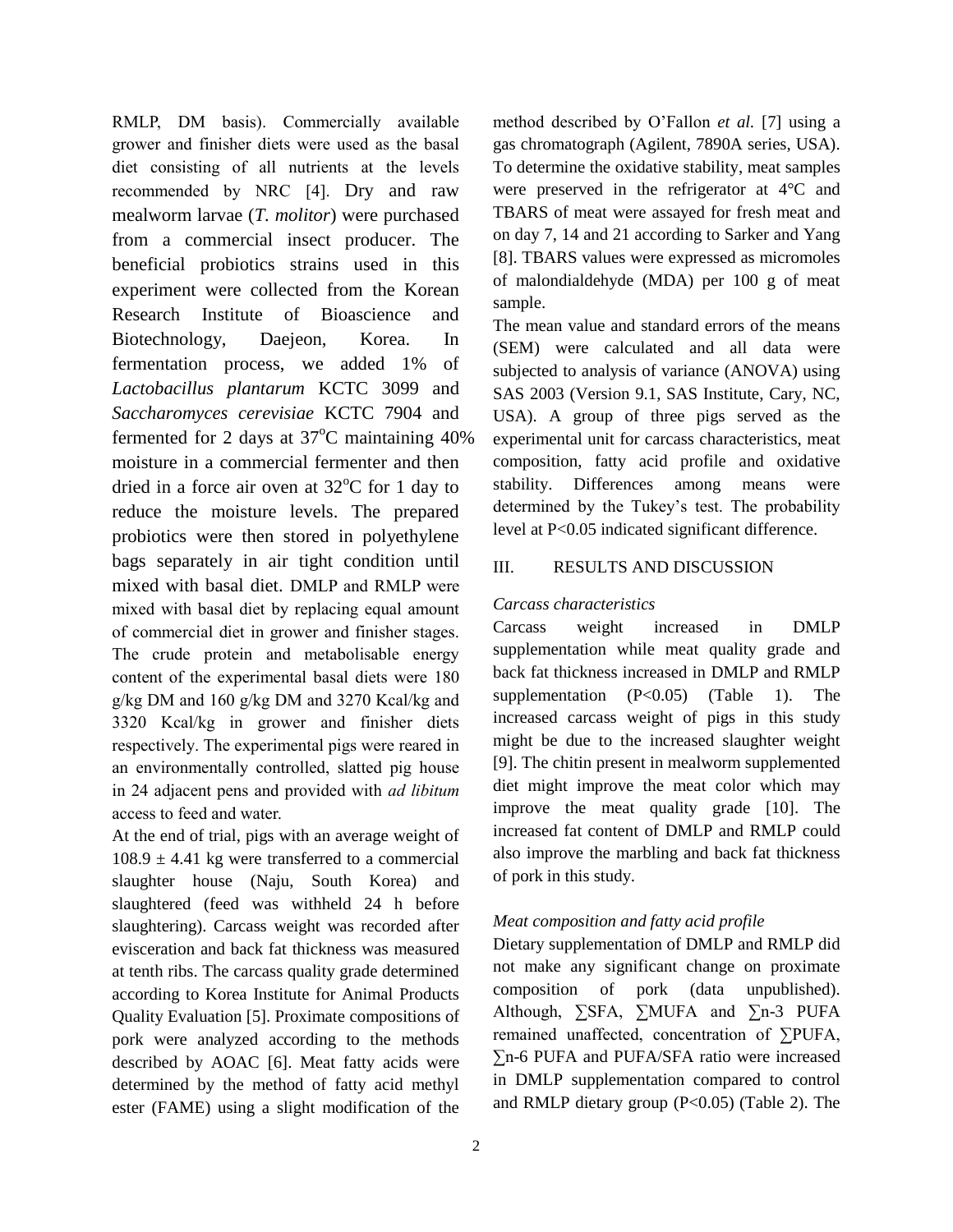increased sum of PUFA and n-6 PUFA in DMLP group of our present study can be explained as the increased concentration of individual PUFAs and n-6 PUFAs in muscle *Longisimus thoracis* in supplementation of dietary DMLP of this study.

|                                    | Treatment         |                    |                    |            |         |
|------------------------------------|-------------------|--------------------|--------------------|------------|---------|
| Parameters                         | Control           | DMLP <sup>1</sup>  | RMI.P <sup>1</sup> | <b>SEM</b> | P value |
|                                    |                   | 0.5%               | $0.5\%$            |            |         |
| Carcass weight (kg)                | $85.52^{b}$       | 87.08 <sup>a</sup> | $85.63^{b}$        | 0.26       | 0.01    |
| Carcass quality grade <sup>2</sup> | 1.80 <sup>b</sup> | $2.44^{\rm a}$     | $2.38^{a}$         | 0.09       | 0.02    |
| Back fat thickness (mm)            | $20.22^b$         | $23.06^a$          | 22.97 <sup>a</sup> | 0.53       | 0.02    |

Table 1 Carcass characteristics in finisher pigs

 $a,b$ Means with different superscripts in the same row differ significantly (P<0.05). Each value represents the means of eight replications with three pigs /replication.  $1<sup>1</sup>$ DMLP = Dry mealworm larvae probiotics, RMLP = Raw mealworm larvae probiotics. <sup>2</sup>Carcass quality grade:  $1+=3$ ,  $1=2$ ,  $2=1$ , nondescript = 0. [5].

| Table 2 Fatty acid profile of <i>Longissimus thoracis</i> muscle |  |  |  |
|------------------------------------------------------------------|--|--|--|
|                                                                  |  |  |  |

| Parameters                 | Treatment    |                   |                   |            |         |
|----------------------------|--------------|-------------------|-------------------|------------|---------|
| $(g/100g \text{ of }$      |              | DMLP <sup>1</sup> | RMLP <sup>T</sup> | <b>SEM</b> | P value |
| total fatty acid)          | Control      | 0.5%              | 0.5%              |            |         |
| $\Sigma$ SFA <sup>2</sup>  | 40.12        | 39.99             | 40.43             | 0.37       | 0.73    |
| $\Sigma M UFA^2$           | 54.76        | 57.63             | 57.09             | 0.86       | 0.18    |
| $\Sigma$ PUFA <sup>2</sup> | $11.49^{ab}$ | $11.89^{a}$       | $10.05^{\rm b}$   | 0.38       | 0.03    |
| $\Sigma$ n-6 PUFA          | $8.84^{ab}$  | 9.12 <sup>a</sup> | $7.66^b$          | 0.29       | 0.03    |
| $\Sigma$ n-3 PUFA          | 2.65         | 2.77              | 2.38              | 0.12       | 0.18    |
| PUFA/SFA                   | 0.29         | 0.30              | 0.25              | 0.01       | 0.05    |
| <b>MUFA/SFA</b>            | 1.36         | 1.44              | 1.41              | 0.02       | 0.23    |
| $n - 6/n - 3$              | 3.34         | 3.30              | 3.24              | 0.13       | 0.89    |

a,b<sub>Means</sub> with different superscripts in the same row differ significantly (P<0.05). Each vale represent the means of five replications with three pigs /replication.

 $1$ DMLP = Dry mealworm larvae probiotics, RMLP = Raw mealworm larvae probiotics.

<sup>2</sup>∑SFA = Total saturated fatty acids, ∑MUFA = Total monounsaturated fatty acids

∑PUFA= Total polyunsaturated fatty acids.

### *Oxidative stability of meat*

Although the oxidative stability at fresh and first week of preservation remain unchanged, it decreased in DMLP supplementation but increased in RMLP supplementation at second and third week of preservation  $(P<0.05)$  (Figure 1). The combined effect of probiotics supplementation and chitin content of insect larvae might reduce the oxidative stability of meat in our present study.